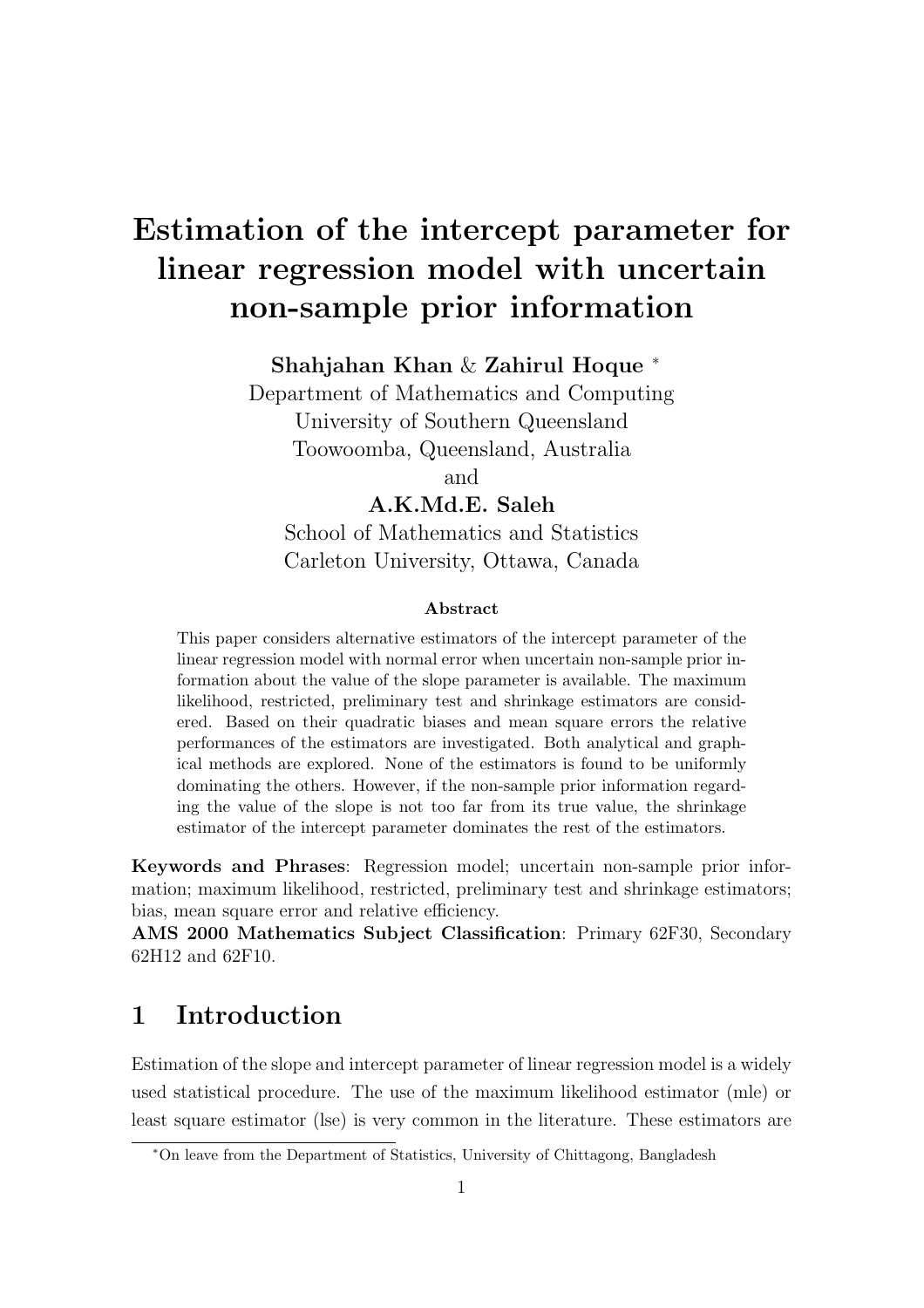solely based on the sample information, and disregard any other kind of non-sample prior information in their definition. The notion of inclusion of non-sample prior information to the estimation of parameters has been introduced to 'improve' the quality of the estimators. The natural expectation is that the inclusion of additional information would result in a better estimator. In some cases this may be true, but in many other cases the risk of worse consequences can not be ruled out. A number of estimators have been introduced in the literature that, under particular situation, over performs the traditional exclusive sample information based unbiased estimators when judged by criteria such as the mean square error and squared error loss function. In many studies the researchers estimate the slope parameter of the regression model. However, the estimation of the intercept parameter is more difficult than that of the slope parameter. This is because the estimator of the slope parameter is required in the estimation of the intercept parameter. Khan et al (2002) studied the improved estimation of the slope parameter for the linear regression model. They introduced the coefficient of distrust on the belief of the null hypothesis, and incorporated this coefficient in the definition and analysis of the estimators. In this paper we use the unrestricted estimator of the slope parameter to define the unrestricted estimator (UE), restricted estimator (RE), preliminary test estimator (PTE) and shrinkage estimator (SE) of the intercept parameter. Statistical properties of these estimators are investigated both analytically and graphically.

A large number of studies have been conducted in the area of the 'improved' estimation following the seminal work of Bancroft (1944) and later Han and Bancroft (1968). They developed the preliminary test estimator that uses uncertain nonsample prior information (not in the form of prior distributions), in addition to the sample information. Stein (1956) introduced the Stein-rule (shrinkage) estimator for multivariate normal population that dominates the usual mle under the squared error loss function. In a series of papers Saleh and Sen (1978, 1985) explored the preliminary test approach to Stein-rule estimation. Many authors have contributed to this area, notably Sclove et al. (1972), Judge and Bock (1978), Stein (1981), Maatta and Casella (1990), and Khan (1998), to mention a few. Ahmed and Saleh (1989) provided comparison of several improved estimators for two multivariate normal populations with a common covariance matrix. Later Khan and Saleh (1995, 1997) investigated the problem for a family of Student-t populations. However, the relative performance of the preliminary test and shrinkage estimators of the intercept parameter of linear regression model has not been investigated.

Consider a linear regression model with slope and intercept parameters  $\beta$  and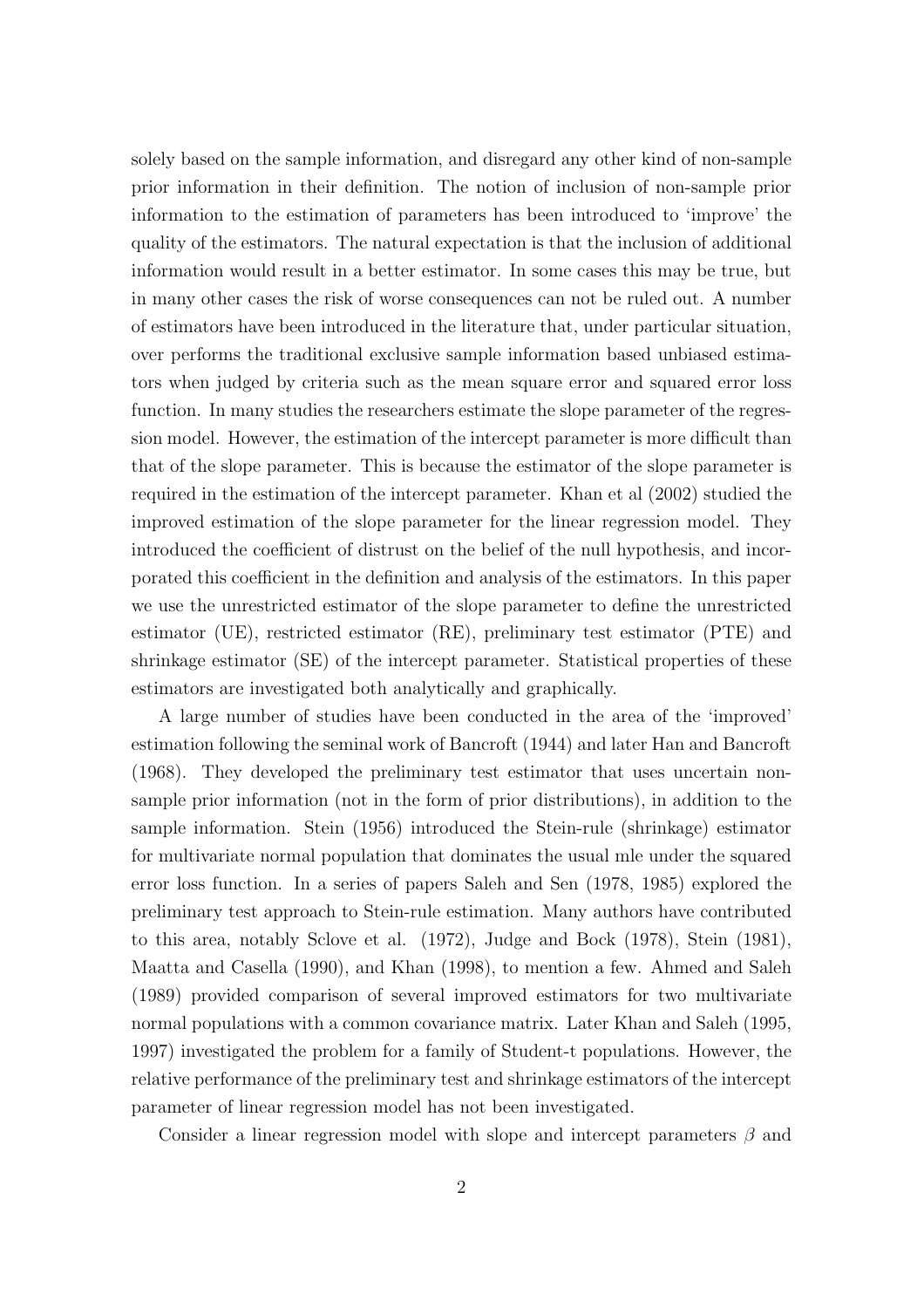$\theta$  respectively. Assume that *uncertain non-sample prior information* on the value of the slope parameter,  $\beta$  is available, either from previous study or from practical experience of the researchers or experts. Let the non-sample prior information be expressed in the form of a null hypothesis,  $H_0: \ \beta = 0$  which may be true, but not sure. We wish to incorporate both the sample information and the uncertain nonsample prior information in estimating the intercept  $\theta$ . Following Khan et al (2002) we assign a coefficient of distrust,  $0 \le d \le 1$ , for the non-sample prior information, that represents the degree of distrust in the null hypothesis. It is assumed that the intercept parameter is unknown and estimated by the mle. First we define the unrestricted mle of the unknown intercept  $\theta$  and the common variance  $\sigma^2$  from the likelihood function of the sample. Based on the unrestricted and restricted (by the null hypothesis) mle of  $\sigma^2$ , we derive the likelihood ratio test for testing  $H_0: \ \beta = 0$ against  $H_a: \beta \neq 0$ . Then use the test statistic, as well as the sample and nonsample information to define the preliminary test and shrinkage estimators of the unknown population intercept.

Like the mle of the slope parameter the mle of the intercept parameter is unbiased. Here we attempt to search for an estimator of the intercept parameter that is biased but may well have some superior statistical property in terms of another more popular statistical criterion, namely the mean square error than the popular mle. We investigate the bias and the mean square error functions, both analytically and graphically to compare the performance of the estimators. The relative efficiency of the estimators are also studied to search for a better choice. Extensive computations have been used to produce graphs to critically check various affects on the properties of the estimators. The analysis reveals the fact that although there is no uniformly superior estimator that bits the others, the SE dominates the other two biased estimators if the non-sample prior information regarding the value of  $\beta$ is not too far from its true value. Usually it is expected that the non-sample prior information will not be too far from the true value.

The next section provides the specification of the model and definition of the unrestricted estimators of  $\theta$ ,  $\sigma^2$  as well as the derivation of the likelihood ratio test statistic. The three alternative 'improved' estimators are defined in section 3. The expressions of bias and mse functions of the estimators are obtained in section 4. The quadratic biases of three biased estimators are analyzed in section 5. Comparative study of the relative efficiency of the estimators are included in section 6. Some concluding remarks are given in section 7.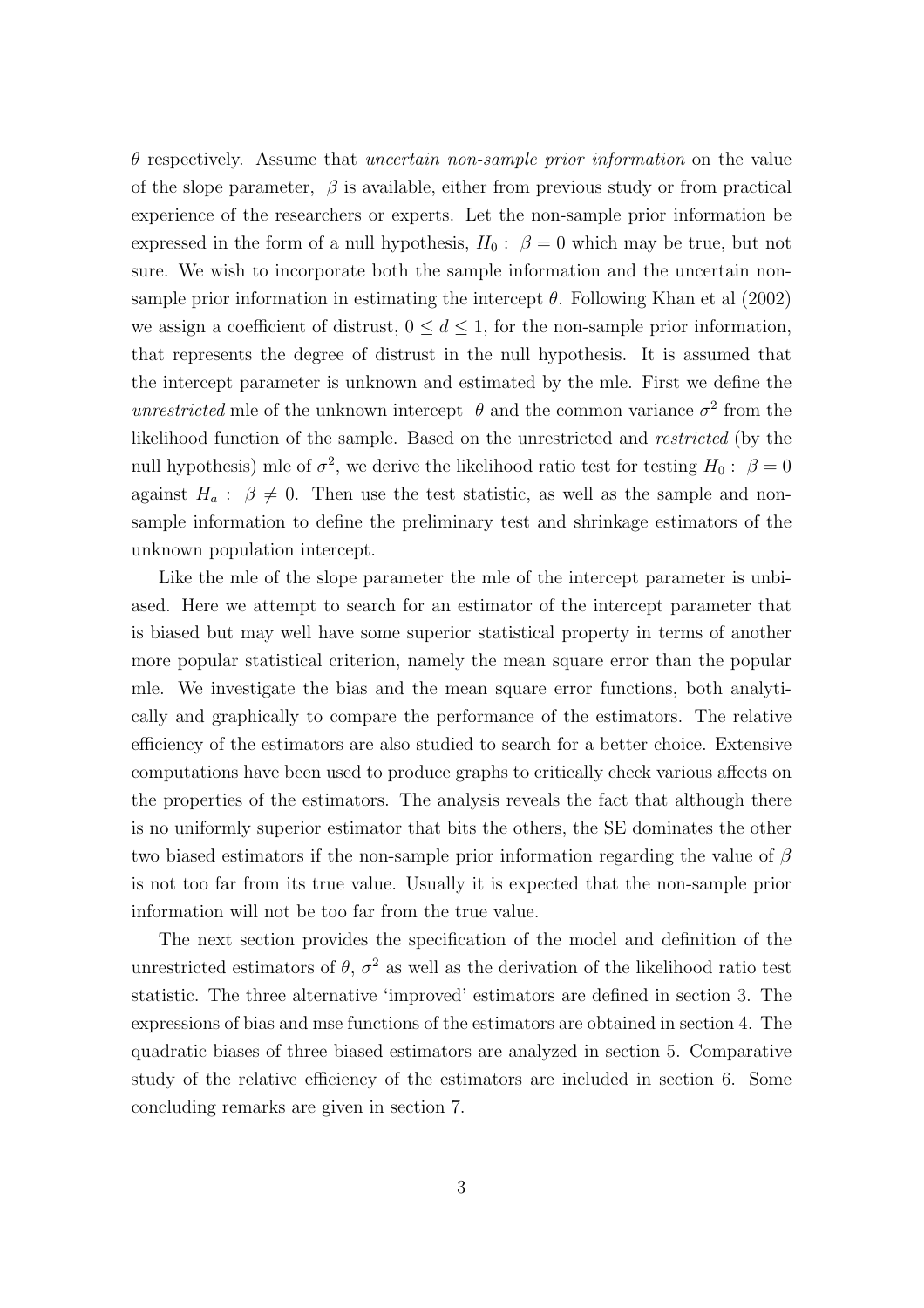### 2 The Model and Some Preliminaries

The n independently and identically distributed responses from a linear regression model can be expressed by the equation

$$
\mathbf{y} = \theta \mathbf{1}_n + \beta \mathbf{x} + \mathbf{e} \tag{2.1}
$$

where  $y$  and  $x$  are the column vectors of response and explanatory variables respectively,  $\mathbf{1}_n = (1, \ldots, 1)'$  - a vector of *n*-tuple of 1's,  $\theta$  and  $\beta$  are the unknown intercept and slope parameters respectively and  $\mathbf{e} = (e_1, \ldots, e_n)'$  is a vector of errors with independent components which is distributed as  $N_n(\mathbf{0}, \sigma^2 I_n)$ . So that  $E(\mathbf{e}) = \mathbf{0}$  and  $E(ee') = \sigma^2 I_n$  where  $\sigma^2$  is the variance of each of the error component in e and  $I_n$ is the identity matrix of order n. The unrestricted mle of the slope  $\beta$  and intercept  $\theta$  are given by

$$
\tilde{\beta} = (\mathbf{x}'\mathbf{x})^{-1}\mathbf{x}'\mathbf{y} \quad \text{and} \quad \tilde{\theta} = \bar{y} - \tilde{\beta}\bar{x} \tag{2.2}
$$

where,  $\bar{x} = \frac{1}{n}$ n  $\sum_{j=1}^n x_j$  and  $\bar{y} = \frac{1}{n}$ n  $\sum_{j=1}^n y_j$ . It is well known that, the sampling distribution of the mle of  $\theta$  and  $\beta$  are normal with respective means,  $E(\tilde{\theta}) = \theta$ ,  $E(\tilde{\beta}) = \beta$  and variances,  $E(\tilde{\theta} - \theta)^2 = \sigma^2 H$  and  $E(\tilde{\beta} - \beta)^2 = \frac{\sigma^2}{S}$  $E(\theta - \theta)^2 = \sigma^2 H$  and  $E(\beta - \beta)^2 = \frac{\sigma^2}{S_{xx}}$  in which  $S_{xx}$  $\sum_{j=1}^{n} (x_j - \bar{x})^2$  and  $H = \left\{\frac{1}{n} + \frac{\bar{x}^2}{S_{xx}}\right\}$ . Therefore,  $\tilde{\theta}$  is unbiased for  $\theta$ . Here, the bias and the mse of  $\tilde{\theta}$  are given by  $B_1(\tilde{\theta}) = 0$  and  $M_1(\tilde{\theta}) = \sigma^2 H$  respectively. The mle of  $\sigma^2$  is

$$
S_n^{*2} = \frac{1}{n} (\mathbf{y} - \hat{\mathbf{y}})'(\mathbf{y} - \hat{\mathbf{y}})
$$
 (2.3)

where  $\hat{\mathbf{y}} = \tilde{\theta} \mathbf{1}_n + \tilde{\beta} \mathbf{x}$ . This estimator is biased for  $\sigma^2$ . However,

$$
S_n^2 = \frac{1}{n-2} (\boldsymbol{y} - \hat{\boldsymbol{y}})' (\boldsymbol{y} - \hat{\boldsymbol{y}})
$$
 (2.4)

is unbiased for  $\sigma^2$ . The above unbiased estimator of  $\sigma^2$  has a scaled  $\chi^2$  distribution with d.f.  $\nu = (n-2)$ . It can be easily shown that the standard error of  $\tilde{\beta}$  is  $\frac{S_n}{\sqrt{S}}$  $\frac{S_n}{S_{xx}}.$ 

To remove the uncertainty from the non-sample prior information, we perform an appropriate statistical test on the null hypothesis,  $H_0$  :  $\beta = 0$  against the alternative hypothesis,  $H_a: \beta \neq 0$ . In this study, the appropriate test is the likelihood ratio test (LRT) and the test statistic is given by

$$
\mathcal{L}_{\nu} = \frac{S_{xx}^{\frac{1}{2}}\tilde{\beta}}{S_n}.
$$
\n(2.5)

Under the  $H_a$ , the above statistic  $\mathcal{L}_{\nu}$ , follows a non-central Student-t distribution with  $\nu = (n-2)$  degrees of freedom (d.f.), and non-centrality parameter  $\Delta^2 = \frac{S_{xx}\beta^2}{\sigma^2}$  $\frac{\int \sigma^2}{\sigma^2}$ .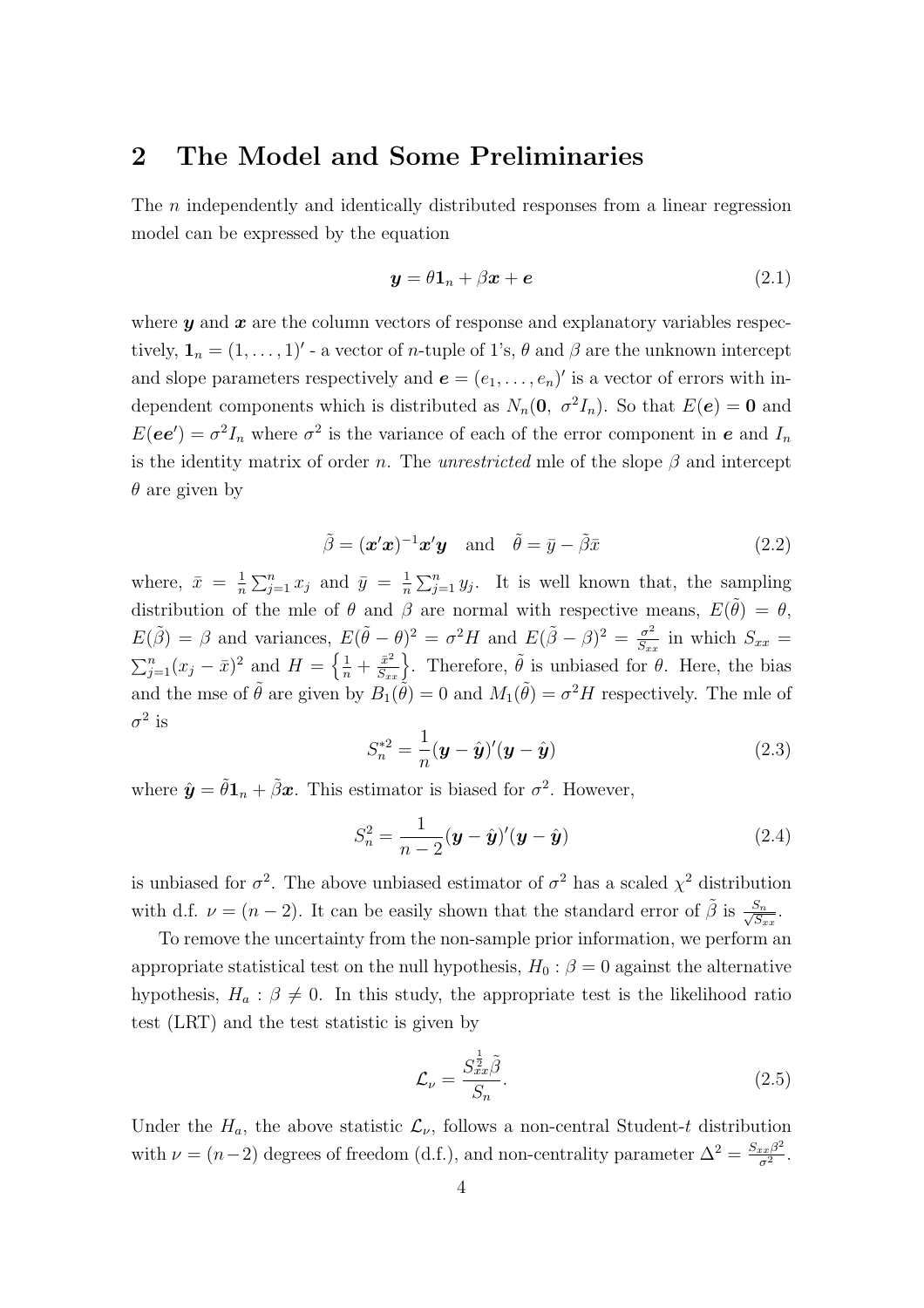As per the relationship between the non-central Student- $t$  and  $F$  distributions under the  $H_a$ ,  $\mathcal{L}^2_{\nu}$  follows the non-central F-distribution with  $(1, \nu)$  d.f. and same noncentrality parameter. Under the null-hypothesis,  $\mathcal{L}_{\nu}$  and  $\mathcal{L}_{\nu}^2$  follow a central Studentt and F-distributions respectively with appropriate degrees of freedom. We use this test statistic for defining the PTE, and the shrinkage estimator by following the preliminary test approach to the shrinkage estimation.

### 3 Proposed Estimators of the Intercept

Consider a linear combination of  $\tilde{\theta} = \bar{y} - \tilde{\beta}\bar{x}$ , mle of  $\theta$  under  $H_a$  and  $\hat{\theta} = \bar{y}$ , mle of  $\theta$  under  $H_0$  as

$$
\hat{\theta}^{RE}(d) = d\tilde{\theta} + (1 - d)\hat{\theta}, \quad 0 \le d \le 1.
$$
\n(3.1)

The estimator  $\hat{\theta}^{RE}(d)$  is called the *restricted estimator* (RE), where d is the *degree* of distrust in the null hypothesis,  $H_0: \beta = 0$ . Here,  $d = 0$  means there is no distrust on the  $H_0$ , and we get  $\hat{\theta}^{\text{RE}}(d=0) = \hat{\theta}$ , while  $d=1$  means there is *complete distrust* on the  $H_0$ , and we get  $\hat{\theta}^{RE}(d=1) = \tilde{\theta}$ . If  $0 < d < 1$ , the degree of distrust is an intermediate value which results in an interpolated value between  $\hat{\theta}$  and  $\tilde{\theta}$  given by (3.1). The restricted estimator, as defined above, is normally distributed with mean and mse given by

$$
E[\hat{\theta}^{RE}(d)] = \theta + (1 - d)\beta \bar{x} \quad \text{and} \quad \text{MSE}[\hat{\theta}^{RE}(d)] = d^2 H + (1 - d)^2 \frac{\sigma^2}{n} \tag{3.2}
$$

respectively.

Following Bancroft (1944) we define a preliminary test estimator of the intercept parameter as

$$
\hat{\theta}^{\text{PTE}}(d) = \hat{\theta}^{\text{RE}}(d)I(F < F_{\alpha}) + \tilde{\theta}I(F \geq F_{\alpha})
$$
\n
$$
= \tilde{\theta} + \tilde{\beta}\bar{x}(1 - d)I(F < F_{\alpha}) \tag{3.3}
$$

where  $I(A)$  is an indicator function of the set A and  $F_{\alpha}$  is the  $(1 - \alpha)^{th}$  quantile of a central F-distribution with  $(1, \nu)$  degrees of freedom. For  $d = 0$ , the above preliminary test estimator becomes

$$
\hat{\theta}^{\text{PTE}}(d=0) = \tilde{\theta} + \tilde{\beta}\bar{x}I(F < F_{\alpha}).\tag{3.4}
$$

The PTE is a discontinuous function of  $\hat{\theta}^{RE}(d)$  and  $\tilde{\theta}$ . Also, it depends on the choice of the level of significance  $\alpha$  of the test. To overcome the above limitations of the PTE, we define the shrinkage estimator (SE) of  $\theta$  as

$$
\hat{\theta}^{\text{SE}}(d) = \tilde{\theta} + (1 - d)\tilde{\beta}\bar{x}\frac{cS_n}{\sqrt{S_{xx}}|\tilde{\beta}|}.
$$
\n(3.5)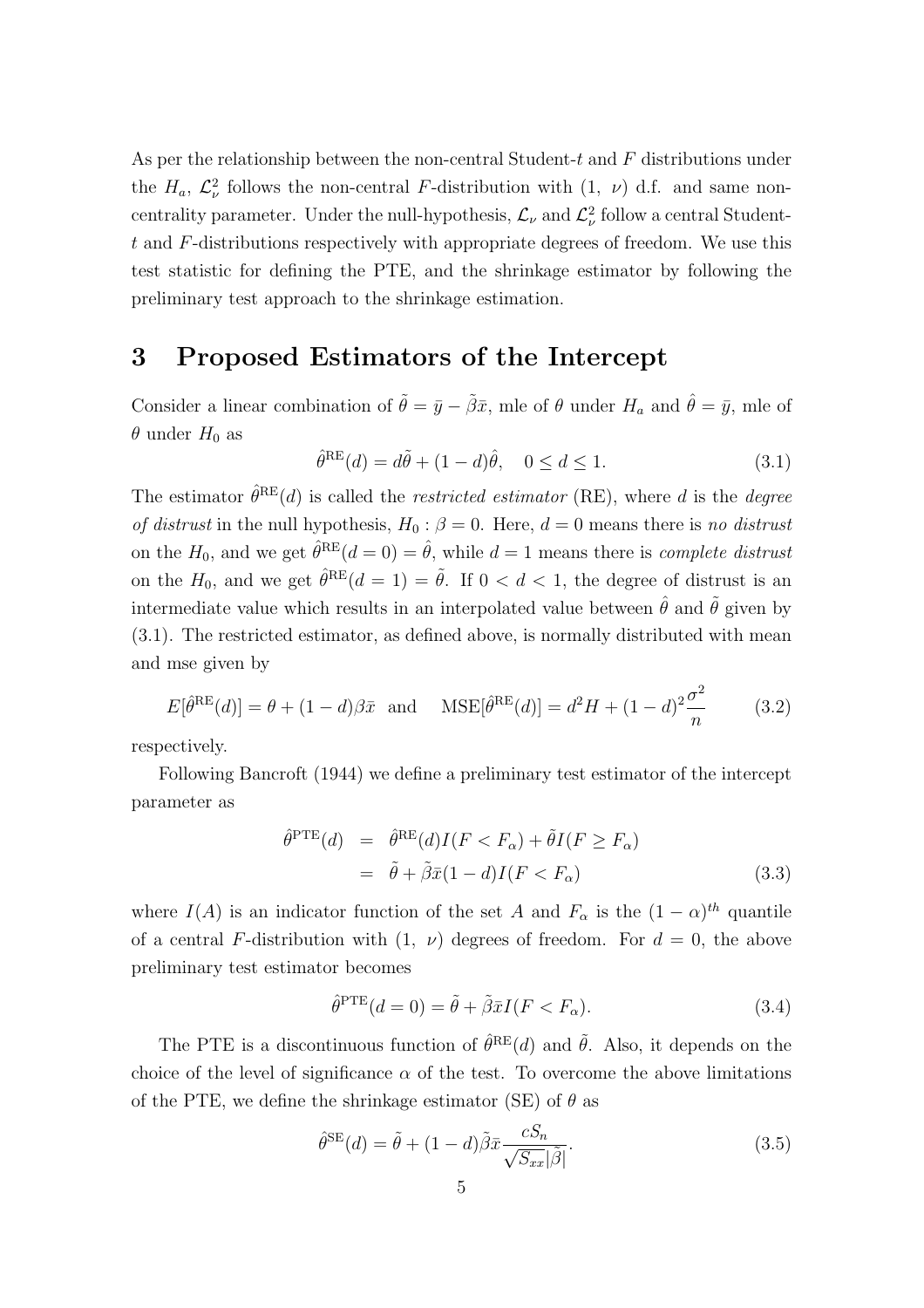Note that in this estimator,  $c$  is the shrinkage constant, a function of  $n$ . Unlike the preliminary test estimator, the shrinkage estimator does not depend on the choice of the level of significance.

### 4 Some Statistical Properties

The bias and the mean square error (mse) functions of RE, PTE and SE are derived in this section. For the RE the bias and the mse are obtained as

$$
B_2[\hat{\theta}^{RE}(d)] = \frac{\bar{x}\sigma}{\sqrt{S_{xx}}} (1-d)\Delta \qquad (4.1)
$$

and 
$$
M_2[\hat{\theta}^{RE}(d)] = \sigma^2 \left[ d^2 H + (1-d)^2 \frac{\bar{x}^2 \Delta^2}{S_{xx}} \right]
$$
 (4.2)

respectively, where  $\Delta^2$  is the *departure constant* from the null-hypothesis. Under the null hypothesis the value of this constant is 0 while under the alternative hypothesis it takes a positive value. The value of this constant plays an important role on the behavior of the biased estimators. The relative efficiency of the estimators change with the change in the value of this departure constant. We study this feature in a greater detail in the remainder of this paper .

#### 4.1 The Bias and the MSE of the PTE

By definition, the bias of the PTE is given by

$$
E\left[\hat{\theta}^{\text{PTE}}(d) - \theta\right] = E\left[(\tilde{\theta} - \theta) + (1 - d)\tilde{\beta}\bar{x}I(F < F_{\theta})\right]
$$
(4.3)  

$$
= (1 - d)\bar{x}\frac{\sigma}{\sqrt{S_{xx}}E}\left[\frac{\sqrt{S_{xx}}\tilde{\beta}}{\sigma}I\left(\frac{S_{xx}\tilde{\beta}^2}{S_n^2} < F_{\alpha}\right)\right].
$$

Note  $Z =$  $\sqrt{S_{xx}}\tilde{\beta}$  $\frac{\partial f_{xx}}{\partial \sigma}$  is distributed as  $N(\Delta, 1)$ , where  $\Delta =$  $\sqrt{S_{xx}}\beta$  $\frac{\overline{S_{xx}}\beta}{\sigma}$ , and  $\frac{\nu S_n^2 S_{xx}}{\sigma^2}$  $\frac{\hbar^{S_{xx}}}{\sigma^2}$  is distributed (independently) as a central chi-square variable with  $\nu$  degrees of freedom. Evaluating the expression in (4.3) the bias function of  $\hat{\beta}^{\text{PTE}}(d)$  is found to be

$$
B_3[\hat{\theta}^{\text{PTE}}(d)] = (1-d)\bar{x}\beta G_{3,\nu}\left(\frac{1}{3}F_{\alpha};\Delta^2\right),\tag{4.4}
$$

where  $G_{n_1,n_2}(\cdot; \Delta^2)$  is the c.d.f. of a non-central F-distribution with  $(n_1, n_2)$  degrees of freedom and non-centrality parameter  $\Delta^2$ . This bias function of the PTE depends on the coefficient of distrust and the departure constant, among other things. To evaluate the expression in (4.3) we used the following theorem.

**Theorem 4.1**. If  $Z \sim \mathcal{N}(\Delta, 1)$  and  $\phi(Z^2)$  is a Borel measurable function, then

$$
E\{Z\phi(Z^2)\} = \Delta E\phi[\chi_3^2(\Delta^2)].\tag{4.5}
$$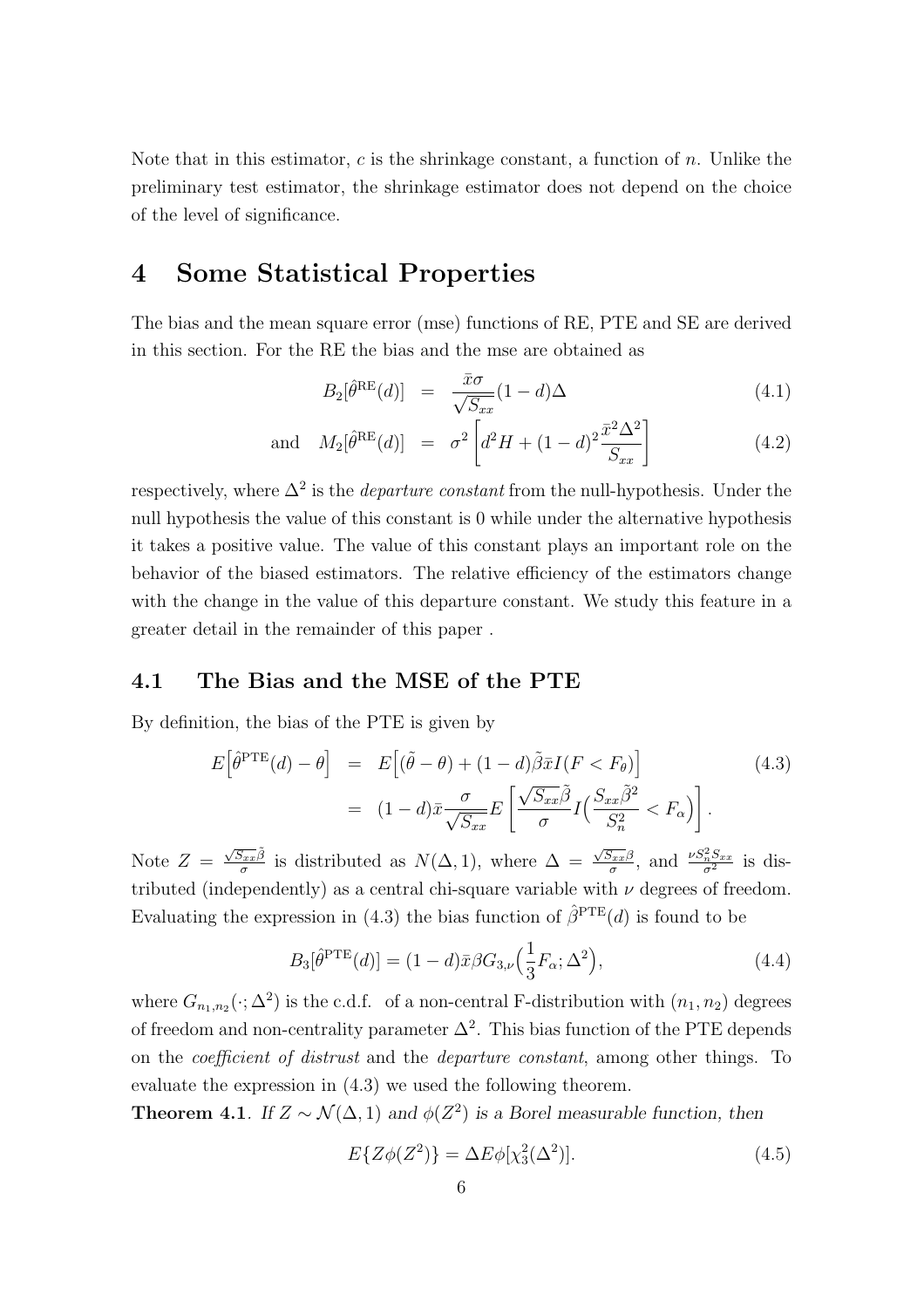To obtain the mean square error of  $\hat{\theta}^{\text{PTE}}(d)$  we need the following theorem. **Theorem 4.2**. If  $Z \sim \mathcal{N}(\Delta, 1)$  and  $\phi(Z^2)$  is a Borel measurable function, then

$$
E[Z^{2}\phi(Z^{2})] = E\left[\phi\{\chi_{3}^{2}(\Delta^{2})\}\right] + \Delta^{2}E\left[\phi\{\chi_{5}^{2}(\Delta^{2})\}\right].
$$
 (4.6)

The proof of the above two theorems are given in Appendix B2 of Judge and Bock (1978).

From the definition, the mse expression of the PTE is

$$
M_3\left[\hat{\theta}^{\text{PTE}}(d)\right] = E\left[\hat{\theta}^{\text{PTE}}(d) - \theta\right]^2
$$
\n
$$
= E(\tilde{\theta} - \theta)^2 + (1 - d)^2 E[\tilde{\beta}^2 \bar{x}^2 I(F < F_\alpha)]
$$
\n
$$
+ 2(1 - d)E[(\tilde{\theta} - \theta)\tilde{\beta}\bar{x}I(F < F_\alpha)]
$$
\n
$$
= \sigma^2 H + (1 - d)^2 \bar{x}^2 E[\tilde{\beta}^2 I(F < F_\alpha)]
$$
\n
$$
+ 2\bar{x}(1 - d)E[\tilde{\beta}(\tilde{\theta} - \theta)I(F < F_\alpha)].
$$
\n(4.7)

After completing the evaluation of all the terms on the R.H.S. of the above expression in (4.7), the mse function of the PTE becomes,

$$
M_3[\hat{\beta}^{\text{PTE}}(d)] = \sigma^2 H + \frac{\sigma^2 \bar{x}^2}{S_{xx}} \left[ \Delta^2 \left\{ 2(1-d)G_{3,v} \left( \frac{1}{3} F_{\alpha}; \Delta^2 \right) - (1-d^2)G_{5,v} \left( \frac{1}{5} F_{\alpha}; \Delta^2 \right) \right\} - (1-d^2)G_{3,v} \left( \frac{1}{3} F_{\alpha}; \Delta^2 \right) \right]
$$
(4.8)

#### 4.2 The Bias and MSE of the SE

Now, following Bolfarine and Zacks (1992) we compute the bias and the mse of the SE,  $\hat{\theta}^{\text{SE}}(d)$ . The bias of the SE is given by

$$
B_4[\hat{\theta}^{SE}(d)] = (1-d)E\left[\tilde{\beta}\bar{x}\frac{cS_n}{\sqrt{S_{xx}}|\tilde{\beta}|}\right]
$$
  
=  $(1-d)\frac{c\bar{x}}{\sqrt{S_{xx}}}E[S_n]E\left[\frac{Z}{|Z|}\right]$  (4.9)

where  $Z =$  $\frac{\sqrt{S_{xx}\beta}}{\sigma} \sim \mathcal{N}(\Delta, 1)$ . Now, we use the following theorem to evaluate E  $\lceil z \rceil$  $|Z|$ i . **Theorem 4.3**. If  $Z \sim \mathcal{N}(\Delta, 1)$  and  $\phi(Z^2)$  is a Borel measurable function, then

$$
E\left[\frac{Z}{|Z|}\right] = 1 - 2\Phi(-\Delta)
$$
\n(4.10)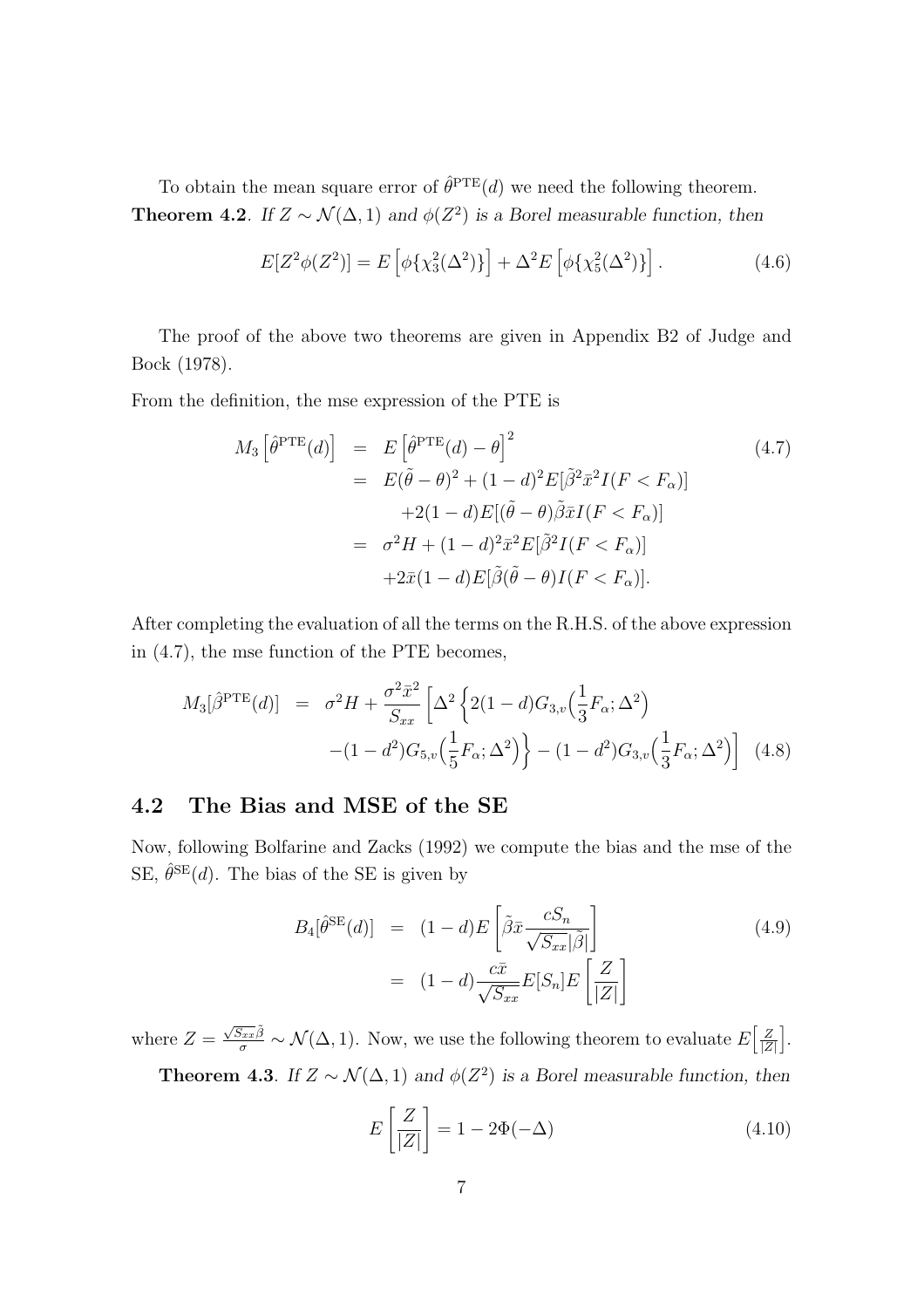where  $\Phi(\cdot)$  is the c.d.f. of the standard normal distribution. The proof of the theorem is straightforward.

From the expression of the above bias function, the quadratic bias of the SE,  $QB_4[\hat{\theta}^{SE}(d)]$  is obtained as

$$
QB_4[\hat{\theta}^{\text{SE}}(d)] = (1-d)^2 \frac{c^2 \bar{x}^2 \sigma^2}{S_{xx}} K_{\nu}^2 \{2\Phi(\Delta) - 1\}^2 \tag{4.11}
$$

where  $K_{\nu} = \sqrt{\frac{2}{n-1}}$  $n-2$  $\frac{\Gamma(\frac{n-1}{2})}{\Gamma(\frac{n-1}{2})}$  $\frac{1\left(\frac{n-2}{2}\right)}{\Gamma\left(\frac{n-2}{2}\right)}$ .

As  $\Delta^2 \to 0$ ,  $QB_4[\hat{\theta}^{SE}(d)] \to 0$  and as  $\Delta^2 \to \infty$ ,  $QB_4[\hat{\theta}^{SE}(d)] \to (1-d)^2 \frac{c^2 \bar{x}^2 \sigma^2}{S_{\infty}}$  $\frac{\partial \bar{x}^2 \sigma^2}{S_{xx}} K_{\nu}^2,$ a non-decreasing monotonic function of  $\Delta^2$ . Thus, unless  $\Delta^2$  is near the origin, the quadratic bias of the SE is significantly large.

In order to compute the mse of  $\hat{\theta}^{\text{SE}}(d)$  we consider

$$
E[\hat{\theta}^{SE}(d) - \theta]^2 = E[\tilde{\theta} - \theta]^2 + (1 - d)^2 \frac{c^2 \bar{x}^2}{S_{xx}} E\left[\frac{S_n^2 \tilde{\beta}^2}{|\tilde{\beta}|^2}\right]
$$
  
+ 
$$
\frac{2(1 - d)c\bar{x}}{\sqrt{S_{xx}}} E\left[(\tilde{\theta} - \theta)\frac{S_n \tilde{\beta}}{|\tilde{\beta}|}\right]
$$
  
= 
$$
\sigma^2 H + (1 - d)^2 \frac{c^2 \bar{x}^2 \sigma^2}{S_{xx}}
$$
  
- 
$$
2c(1 - d) \frac{\bar{x}^2 \sigma^2 K_{\nu}}{S_{xx}} \left\{E(|Z|) - \Delta E\left[\frac{Z}{|Z|}\right]\right\}.
$$
 (4.12)

where  $Z \sim \mathcal{N}(\Delta, 1)$ . To find  $E(|Z|)$ , we have the following theorem. Theorem 4.4. If  $Z \sim \mathcal{N}(\Delta, 1)$ , then

$$
E(|Z|) = \sqrt{\frac{2}{\pi}}e^{-\Delta^2/2} + \Delta\{2\Phi(\Delta) - 1\}
$$
 (4.13)

where  $\Phi(\cdot)$  is the c.d.f. of the standard normal variable.. See Khan et al (2002) for the proof of the above theorem.

Therefore, the mse of  $\hat{\theta}^{\text{SE}}(d)$  is given by

$$
M_4[\hat{\theta}^{\text{SE}}(d)] = \sigma^2 \left[ \frac{1}{n} + \frac{\bar{x}^2}{S_{xx}} \left\{ 1 + (1-d)^2 c^2 - 2(1-d)cK_\nu \sqrt{\frac{2}{\pi}} e^{-\frac{\Delta^2}{2}} \right\} \right].
$$
 (4.14)

The value of c which minimizes (4.14) depends on  $\Delta^2$  and is given by

$$
c^* = (1 - d)^{-1} K_{\nu} \sqrt{\frac{2}{\pi}} e^{-\Delta^2/2}.
$$
 (4.15)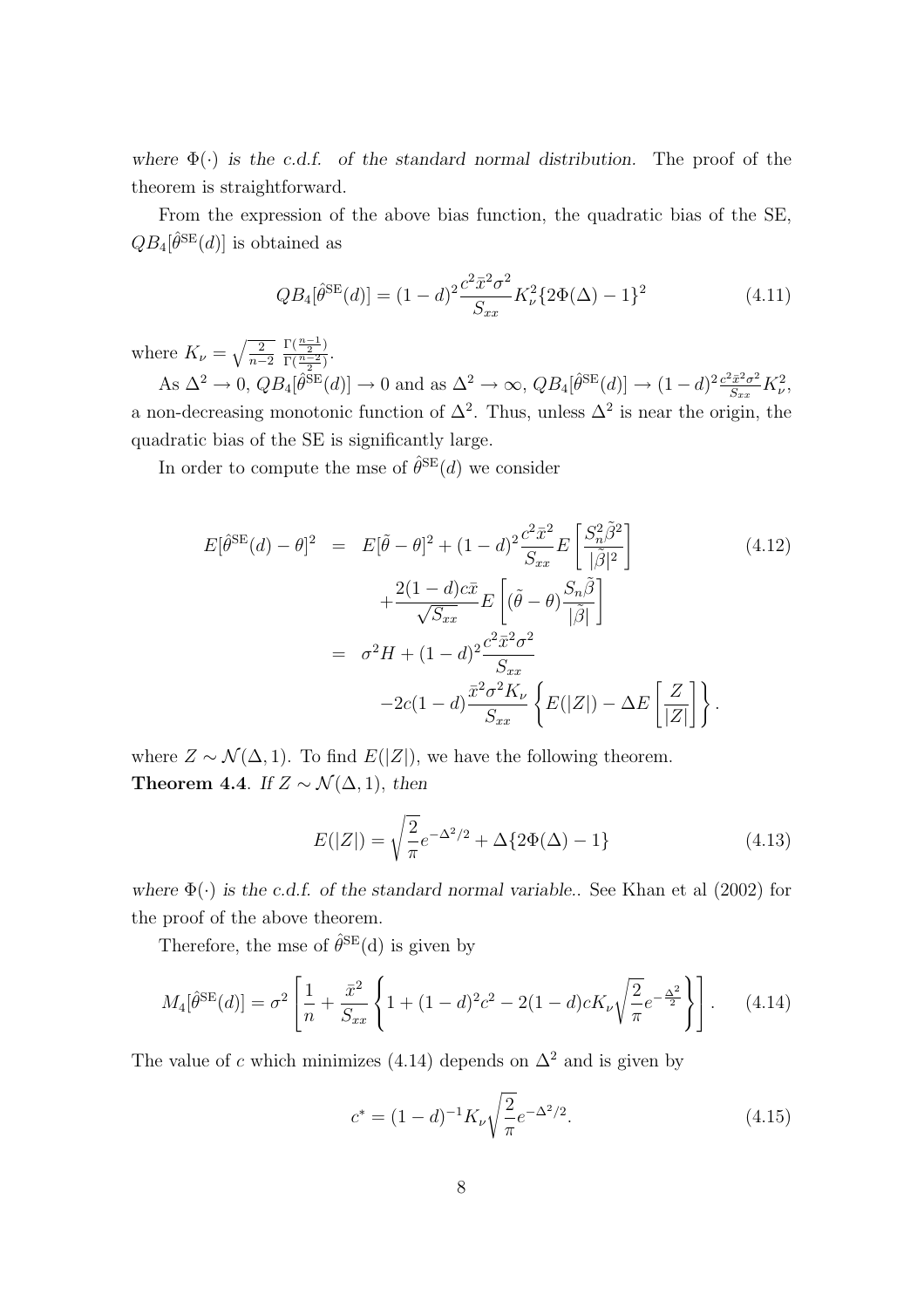To make  $c^*$  independent of  $\Delta^2$ , we choose  $c^0 = (1 - d)^{-1} \sqrt{\frac{2}{\pi}}$  $\frac{2}{\pi}K_{\nu}$ . Thus, optimum  $M_4[\hat{\theta}^{\text{SE}}(d)]$  reduces to

$$
M_4[\hat{\theta}^{\text{SE}}(d)] = \sigma^2 \left[ \frac{1}{n} + \frac{\bar{x}^2}{S_{xx}} \left\{ 1 + \frac{2}{\pi} K_\nu^2 \left( 1 - 2e^{-\frac{\Delta^2}{2}} \right) \right\} \right].
$$
 (4.16)

We compare the above mse with those of the other estimators in the next section.

## 5 Study of Bias

Here we compare the three biased estimators by analyzing their quadratic biases analytically and graphically. Also, we propose the best performed estimator, under certain condition.

The quadratic bias of the RE, PTE and SE are respectively given by

$$
QB_2[\hat{\theta}^{RE}(d)] = \frac{\bar{x}^2 \sigma^2}{S_{xx}} (1-d)^2 \Delta^2
$$
\n(5.1)

$$
QB_3[\hat{\theta}^{\text{PTE}}(d)] = \frac{\bar{x}^2 \sigma^2}{S_{xx}} (1-d)^2 \Delta^2 \Big\{ G_{3,\nu} \Big(\frac{1}{3} F_{\alpha}; \Delta^2 \Big) \Big\}^2 \tag{5.2}
$$

$$
QB_4[\hat{\theta}^{\text{SE}}(d)] = \frac{\sigma^2 \bar{x}^2}{S_{xx}} K_{\nu}^2 \{2\Phi(\Delta) - 1\}^2.
$$
 (5.3)

Note that, in the derivation of  $QB_4[\hat{\theta}^{SE}(d)]$ , the optimal value of the shrinkage constant has been used.

Under the null-hypothesis,  $\Delta^2 = 0$ , and hence  $QB_2[\hat{\theta}^{RE}(d)] = QB_3[\hat{\theta}^{PTE}(d)] =$  $QB_4[\hat{\theta}^{SE}(d)] = 0$  for all d and  $\alpha$ . It is observed that as  $\Delta^2 \to \infty$ ,  $QB_2[\hat{\theta}^{RE}(d)] \to \infty$ except for  $d = 1$ ;  $QB_3[\hat{\theta}^{\text{PTE}}(d)] \rightarrow 0$  for all  $\alpha$  and  $d$ ; and  $QB_4[\hat{\theta}^{\text{SE}}] \rightarrow \frac{\bar{x}^2 \sigma^2}{S_{\text{max}}}$  $\frac{\bar{v}^2 \sigma^2}{S_{xx}} K_{\nu}^2$ , a constant that does not depend on d. Therefore, in terms of quadratic bias, RE is uniformly dominated by both the PTE and SE regardless of the value of  $d$ . Also, for very large values of  $\Delta^2$ , the SE is dominated by the PTE regardless of the value of  $\alpha$ . From small to moderate values of  $\Delta^2$ , there is no uniform domination of one estimator over the other. In this case, domination depends on the level of significance  $\alpha$  and the degree of distrust d. However, Chiou and Saleh (2002) suggest the value of  $\alpha$  to be between 20% and 25%. In this interval of  $\alpha$ , the quadratic bias of the PTE approaches to zero for a reasonable value of  $\Delta^2$ . If there is a complete distrust on the null hypothesis, the quadratic bias of the RE and PTE become 0 for any  $\alpha$ and  $\Delta^2$ , while that of the SE remains greater than 0 except for  $\Delta^2 = 0$ . As the prior information is usually obtained from previous studies or expert knowledge, in practice, the chance of the non-centrality parameter to be very large is really slim and  $\alpha$  is usually preferred to be reasonably small. Also, the quadratic bias of the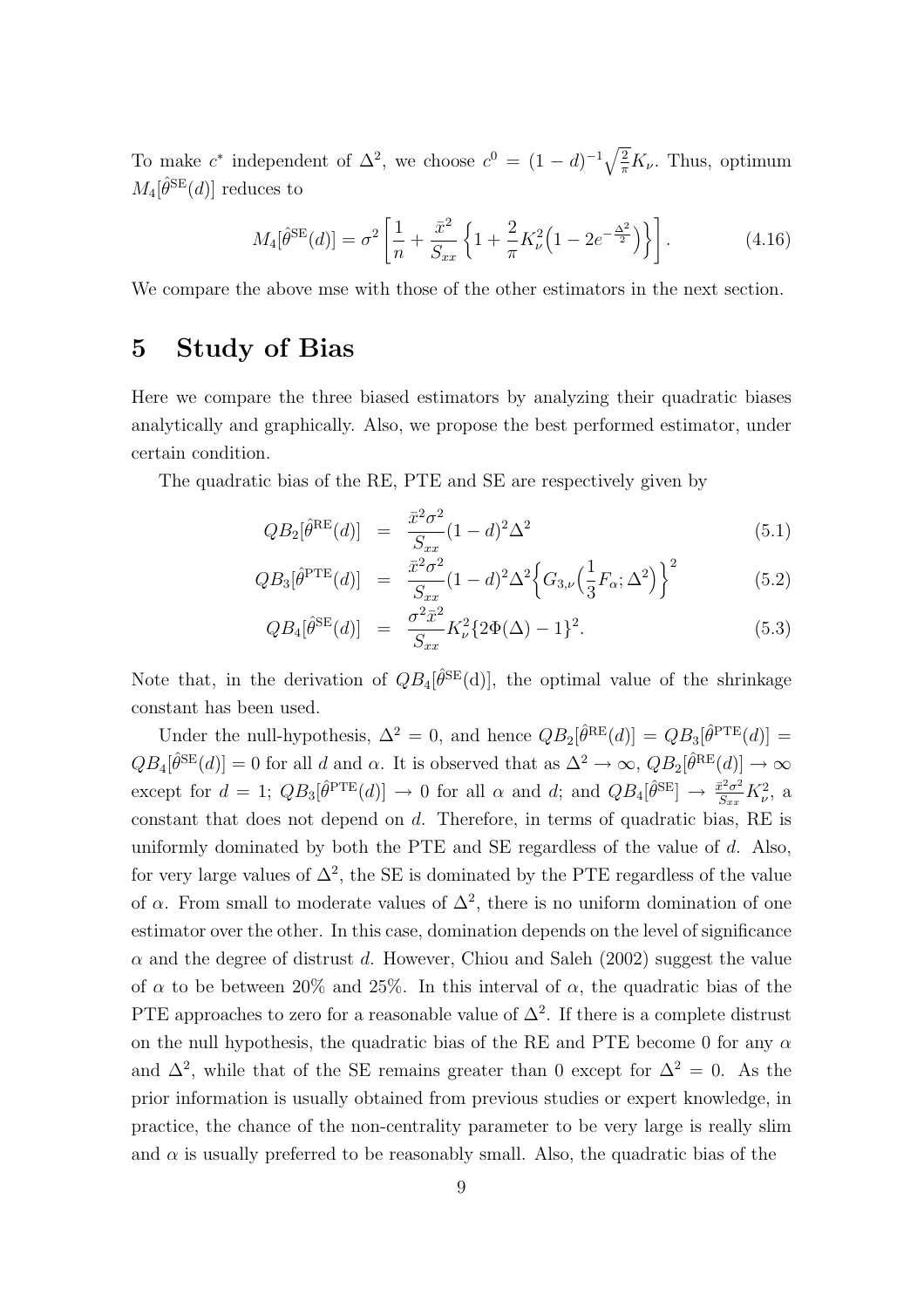

Figure 1: Graph of the quadratic bias of the RE, PTE and SE against  $\Delta^2$ 

SE is relatively stable and approaches to a constant value starting from some moderate value of  $\Delta^2$  and is unaffected by the choice of d and  $\alpha$ . Therefore, the SE may be a better choice among the biased estimators considered in this paper. Figure 1 is the graph of the quadratic bias of the RE, PTE and SE.

# 6 Study of the mean square error function

First we define the relative efficiency functions of the biased estimators as the ratio of the reciprocal of the mse functions. Then we compare the relative performance of the estimators by using the relative efficiency criterion.

#### 6.1 Comparing RE against UE

The relative efficiency function of the RE relative to the UE is

$$
RE[\hat{\theta}^{RE}(d) : \tilde{\theta}] = H\left[d^2H + (1-d)^2 \frac{\bar{x}^2}{S_{xx}} \Delta^2\right]^{-1}.
$$
 (6.1)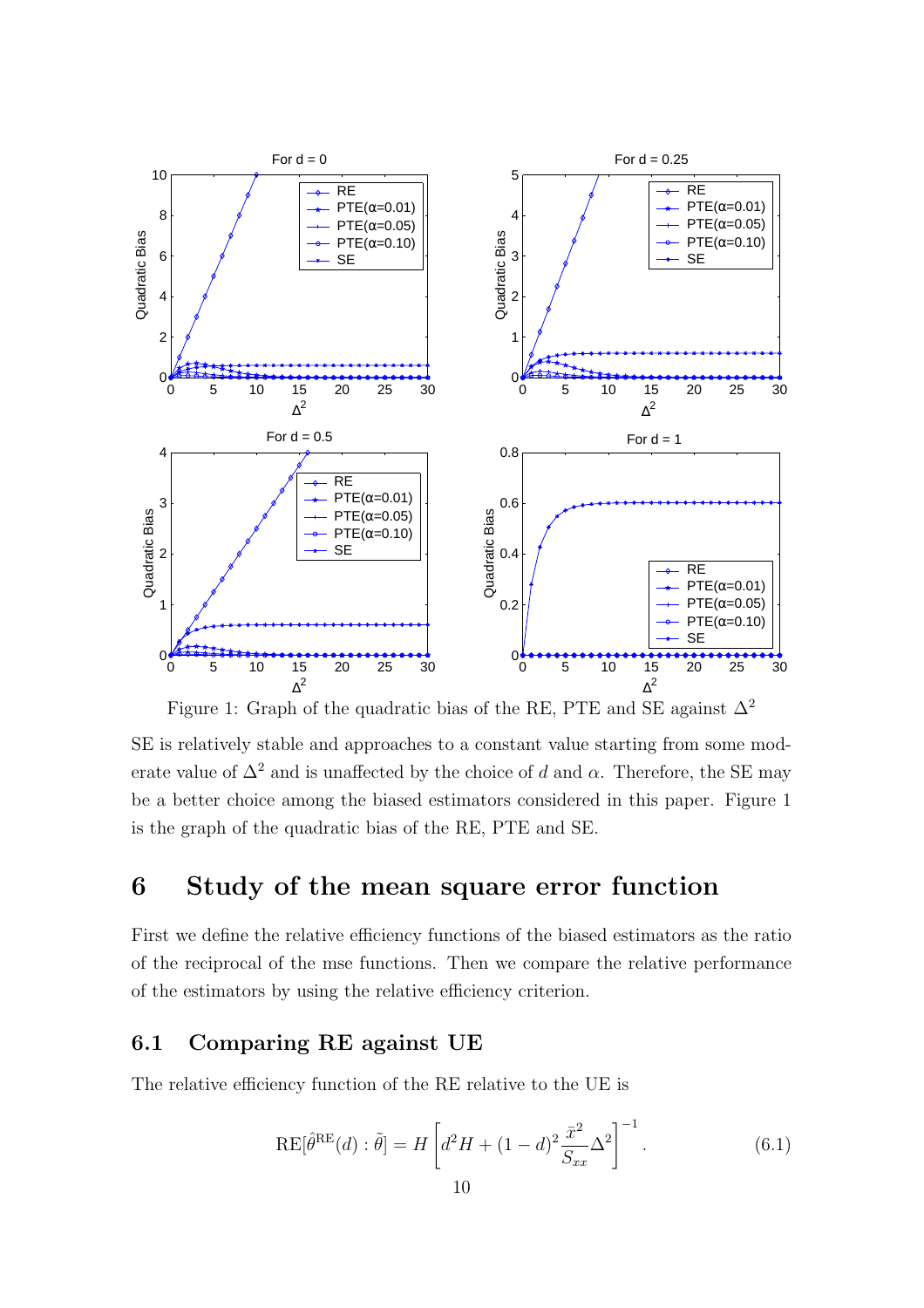The relative efficiency function of the RE relative to the UE takes its highest possible value at  $\Delta^2 = 0$  for  $d = 0$ . As  $\Delta^2$  increases, the relative efficiency function decreases for all d. It crosses the 1-line at some value of  $\Delta^2$  near zero, and finally for some moderate to large value of  $\Delta^2$  it approaches to 0. But for  $d=1$  the RE and UE are equally efficient regardless of the value of  $\Delta^2$ .



Figure 2: Graph of the relative efficiency of RE relative to UE against  $\Delta^2$ .

From the expression in (6.1) we draw the following conclusions.

(i) Under  $H_0 \Delta^2 = 0$ , and hence  $RE[\hat{\theta}^{RE}(d) : \tilde{\theta}] = d^{-2} \ge 1$ . When  $d = 0$ , the relative efficiency function of the RE grows unboundedly. As  $d$  grows larger from  $0$ the relative efficiency decreases, and finally reaches to the 1-line for  $d = 1$ . Therefore under  $H_0$ , the RE is a better choice than the UE.

(ii) As  $\Delta^2$  grows larger, the relative efficiency function grows smaller, and finally as  $\Delta^2 \to \infty$ ,  $RE[\hat{\theta}^{RE}(d); \tilde{\theta}] \to 0$ , except for  $d = 1$ . As  $d \to 1$ ,  $RE[\hat{\theta}^{RE}(d); \tilde{\theta}] \to 1$ from below regardless of the value of  $\Delta^2$ . Therefore for very large values of  $\Delta^2$ , the UE is a better choice than the RE.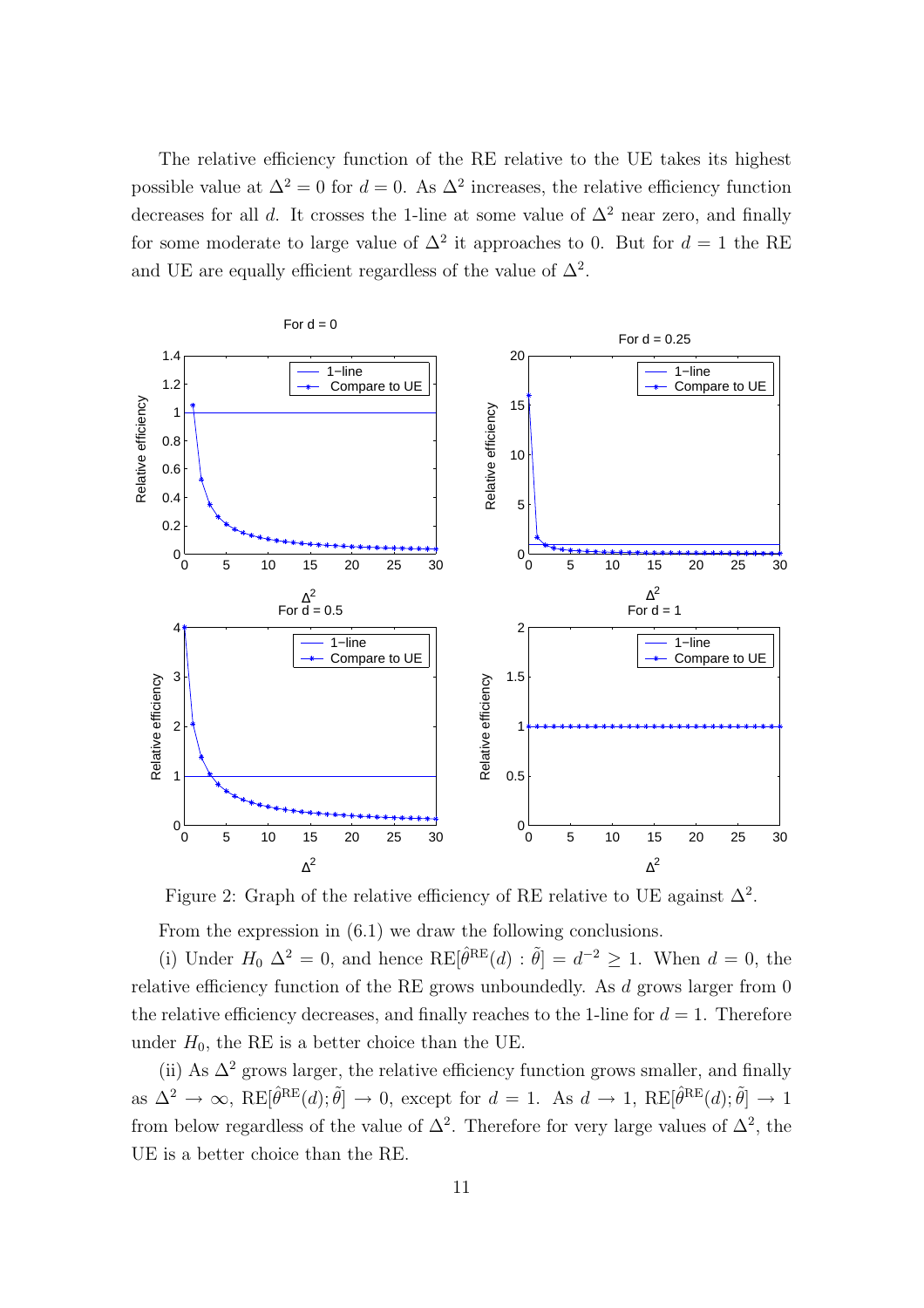In general, the relative efficiency of the RE relative to the UE is a decreasing function of  $\Delta^2$  with it's maximum value  $d^{-2}(\geq 1)$  at  $\Delta^2 = 0$  and minimum value 0 at  $\Delta^2 = \infty$ , unless  $d = 1$ . The relative efficiency of the RE equals 1 at  $\Delta^2 = H \frac{(1+d)S_{xx}}{(1-d)\bar{x}^2}$  $\mathbf{A} = 1$ . The relative efficiency of the RE equals 1 at  $\Delta^2 = H \frac{(1+d)S_{xx}}{(1-d)\bar{x}^2}$ . Thus, if  $\Delta^2 \in \left[0, H \frac{(1+d)S_{xx}}{(1-d)\bar{x}^2}\right]$ , the RE is more efficient than the UE, otherwise the reverse is true. However, in practice the non-sample prior information is usually obtained from some previous experience or expert knowledge, and hence it is very unlikely for  $\Delta^2$  to be very large. Therefore for  $\Delta^2 = 0$  or near 0 the restricted estimator is a better choice than the unrestricted estimator.

#### 6.2 Comparing PTE against UE and RE

The relative efficiency of the PTE relative to the UE and RE are

$$
RE\left[\hat{\theta}^{PTE}(d):\tilde{\theta}\right] = H\left[H + \frac{\bar{x}^2 \sigma^2}{S_{xx}} g(\Delta^2)\right]^{-1}
$$
\n(6.2)

$$
\text{RE}\left[\hat{\theta}^{\text{PTE}}(d):\hat{\theta}^{\text{RE}}(d)\right] = \left[d^2H + (1-d)^2\Delta^2 \frac{\bar{x}^2}{S_{xx}}\right] \left[H + \frac{\bar{x}^2}{S_{xx}}g(\Delta^2)\right]^{-1} \tag{6.3}
$$

respectively, where

$$
g(\Delta^2) = \Delta^2 \Big\{ 2(1-d)G_{3,v} \Big( \frac{1}{3} F_{\alpha}; \Delta^2 \Big) - (1-d^2)G_{5,v} \Big( \frac{1}{5} F_{\alpha}; \Delta^2 \Big) \Big\} - (1-d^2)G_{3,v} \Big( \frac{1}{3} F_{\alpha}; \Delta^2 \Big). \tag{6.4}
$$

From the expressions in (6.2) and (6.3) we draw the following conclusions. i) Under  $H_0 \Delta^2 = 0$ , and the relative efficiency functions become

$$
\text{RE}\left[\hat{\theta}^{\text{PTE}}(d):\tilde{\theta}\right] = H\left[H - \frac{\bar{x}^2 \sigma^2}{S_{xx}}(1 - d^2)G_{3,v}\left(\frac{1}{3}F_{\alpha};0\right)\right]^{-1} \tag{6.5}
$$

and 
$$
RE\left[\hat{\theta}^{PTE}(d) : \hat{\theta}^{RE}(d)\right] = d^2 H \left[H - \frac{\sigma^2 \bar{x}^2}{S_{xx}}(1 - d^2)G_{3,\nu}\left(\frac{1}{3}F_{\alpha};0\right)\right]^{-1}.
$$
 (6.6)

Therefore, for any fixed  $d \leq 1$ , the maximum relative efficiency of the PTE relative to the UE attains at  $\Delta^2 = 0$ , while the minimum relative efficiency of the PTE relative to the RE attains at  $\Delta^2 = 0$ . As d grows larger the maximum relative efficiency of the PTE relative to the UE decreases, while the minimum relative efficiency of the PTE relative to the RE increases. For  $d = 1$ , the efficiency of the PTE, RE and UE are same regardless of the values of  $\alpha$  and  $\Delta^2$ .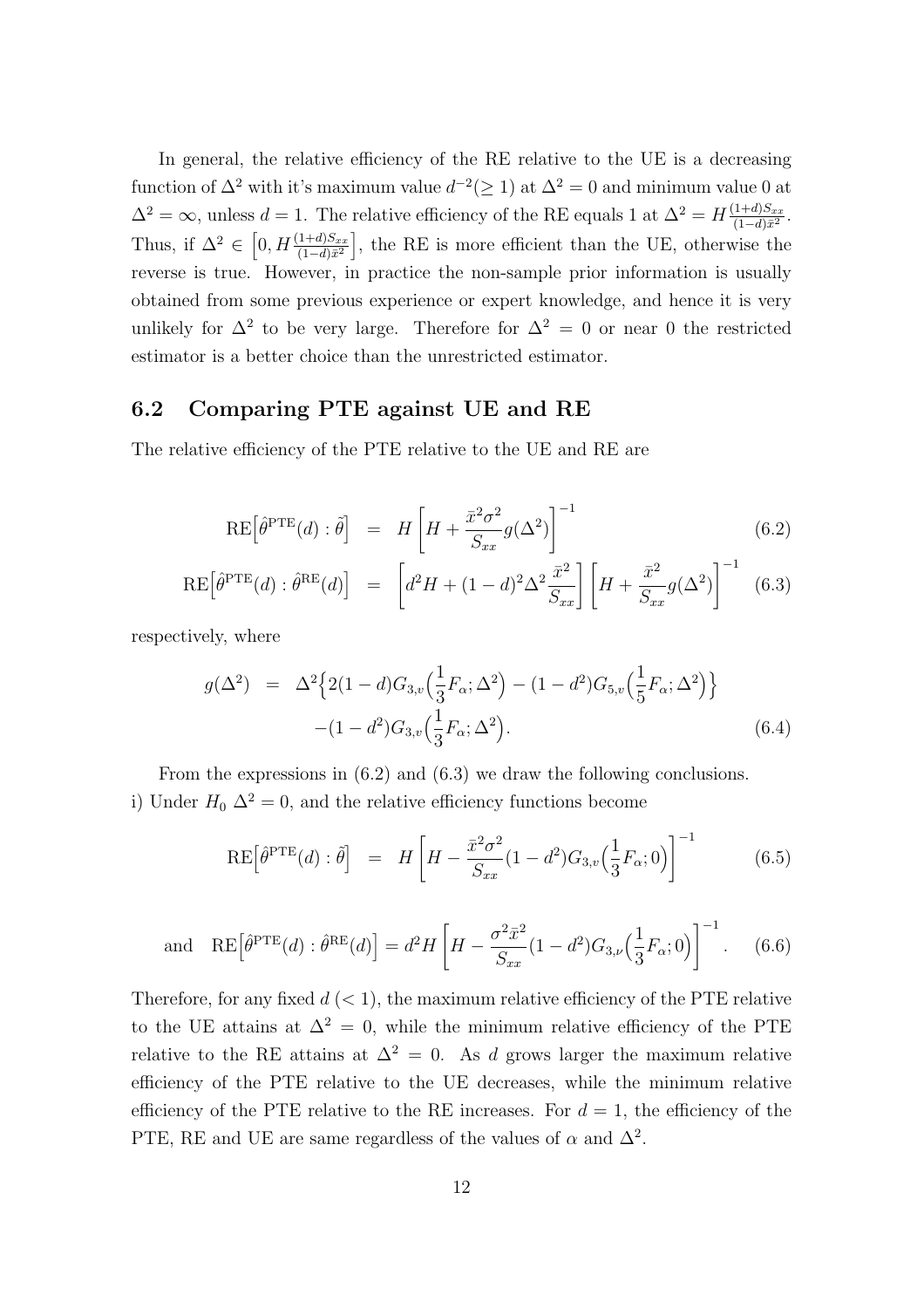

Figure 3: Graph of the relative efficiency of PTE relative to UE and RE against  $\Delta^2$ .

As  $\Delta^2$  grows up, the relative efficiency of the PTE relative to the UE goes down and crosses the 1-line at

$$
\Delta_{*}^{2} = \frac{(1+d)G_{3,\nu}(\frac{1}{3}F_{\alpha};\Delta^{2})}{2G_{3,\nu}(\frac{1}{3}F_{\alpha};\Delta^{2}) - (1+d)G_{5,\nu}(\frac{1}{5}F_{\alpha};\Delta^{2})}
$$
(6.7)

while the relative efficiency of the PTE compare to the RE goes up and crosses the 1-line at

$$
\Delta_{**}^2 = \frac{(1+d)\left\{1 - G_{3,\nu}\left(\frac{1}{3}F_{\alpha};\Delta^2\right)\right\}}{(1-d)\left\{1 - 2G_{3,\nu}\left(\frac{1}{3}F_{\alpha};\Delta^2\right) - (1+d)G_{5,\nu}\left(\frac{1}{5}F_{\alpha};\Delta^2\right)\right\}}
$$
(6.8)

ii) Finally, as  $\Delta^2 \to \infty$ , RE $\left[\hat{\theta}^{\text{PTE}}(d) : \tilde{\theta}\right]$  $\rightarrow$  1 regardless of the value of d and  $\alpha$ , while the relative efficiency of the PTE relative to the RE grows unboundedly regardless of the value of  $\alpha$ , unless  $d = 1$ .

In general, the PTE is more efficient than the UE if  $0 \leq \Delta^2 < \Delta_*^2$ . Starting from some  $\Delta^2 > \Delta_*^2$  the UE is more efficient than the PTE up to a moderate value of  $\Delta^2$ ,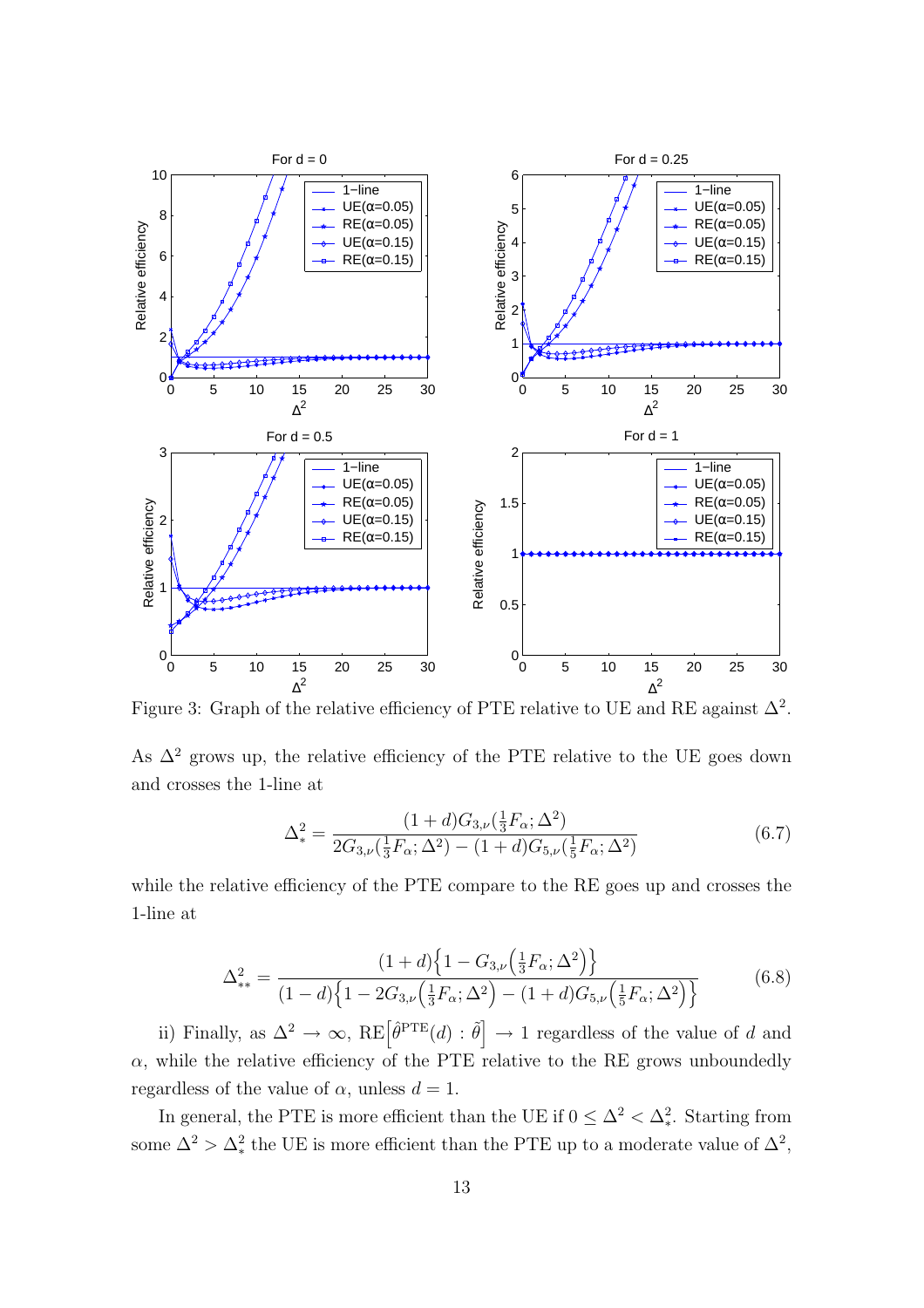and then slowly approaches to the 1-line. On the other hand, for general  $\Delta^2 > 0$ , we have  $RE[\hat{\theta}^{PTE}(d) : \hat{\theta}^{RE}(d)] \leq 1$  according as  $\Delta^2 \leq \Delta^2_{**}$ .

#### 6.3 Comparing SE against UE, RE and PTE

The relative efficiency of the SE relative to the UE, RE and PTE are respectively

$$
RE\left[\hat{\theta}^{SE}(d):\tilde{\theta}\right] = \left[1 + H^{-1}\frac{2\bar{x}^2 K_{\nu}^2 \xi}{\pi S_{xx}}\right]^{-1} \tag{6.9}
$$

$$
\text{RE}\left[\hat{\theta}^{\text{SE}}(d) : \hat{\theta}^{\text{RE}}(d)\right] = \left[d^2 H + (1-d)^2 \frac{\bar{x}^2 K_{\nu}^2 \Delta^2}{S_{xx}}\right] \left[H + \frac{2\bar{x}^2 \xi}{\pi S_{xx}}\right]^{-1} \tag{6.10}
$$

$$
\text{RE}\left[\hat{\theta}^{\text{SE}}(d):\hat{\theta}^{\text{PTE}}(d)\right] = \left[H + \frac{\bar{x}^2 \sigma^2}{S_{xx}} g(\Delta^2)\right] \left[H + \frac{2\bar{x}^2 K_{\nu}^2 \xi}{\pi S_{xx}}\right]^{-1} \tag{6.11}
$$

where  $\xi =$ n  $1 - 2e^{\frac{-\Delta^2}{2}}$ o , and  $g(\Delta^2)$  is defined earlier.

The relative efficiency of the SE relative to the UE is a decreasing function of  $\Delta^2$ which takes its maximum value at  $\Delta^2 = 0$ . It falls sharply as  $\Delta^2$  moves away from 0, and approaches to some constant value from some moderate value of  $\Delta^2$ . The relative efficiency of the SE relative to the RE is an increasing function of  $\Delta^2$  which takes its minimum value at  $\Delta^2 = 0$ . It grows unboundedly as  $\Delta^2$  increases. The relative efficiency of the SE relative to the PTE is neither increasing nor decreasing function of  $\Delta^2$ . Moreover it depends on the choice of the level of significance. But from some moderate to large value of  $\Delta^2$  it approaches to a constant value regardless of the choice of  $\alpha$ .

From the expressions in  $(6.9)$  -  $(6.11)$  we draw the following conclusions.

i) Under  $H_0 \Delta^2 = 0$ , and hence

$$
RE\left[\hat{\theta}^{SE}(d):\tilde{\theta}\right] = \left[1 - 2H^{-1}VK_{\nu}^{2}\right]^{-1} \tag{6.12}
$$

$$
RE\left[\hat{\theta}^{SE}(d) : \hat{\theta}^{RE}(d)\right] = d^2 \left[1 - 2H^{-1}VK_{\nu}^2\right]^{-1} \tag{6.13}
$$

$$
RE\left[\hat{\theta}^{SE}(d) : \hat{\theta}^{PTE}(d)\right] = \left[1 - H^{-1}V(1 - d^2)G_3\right] \left[1 - 2H^{-1}VK_{\nu}^2\right]^{-1} \tag{6.14}
$$

where  $V = \frac{H^{-1}\bar{x}^2}{\pi S}$  $\frac{H^{-1}\bar{x}^2}{\pi S_{xx}}$  and  $G_3 = G_{3,v}(\frac{1}{3})$  $(\frac{1}{3}F_{\alpha};0)$ . The second term of the right hand side of (6.12) is always positive. So the maximum relative efficiency of the SE relative to the UE is always greater than 1, and at  $\Delta^2 = 0$ . The relative efficiency of the SE relative to the RE and PTE depends on  $d$ . When  $d = 0$ , the minimum relative efficiency of the SE relative to the RE is 0 at  $\Delta^2 = 0$ . No such minimum or maximum relative efficiency of the SE relative to the PTE exists at  $\Delta^2 = 0$ . For a larger value of  $\alpha$ ,  $G_{3,v}(\frac{1}{3})$  $\frac{1}{3}F_{\alpha}$ ; 0) is smaller than for a smaller value of  $\alpha$ . Therefore, at  $\Delta^2 = 0$  the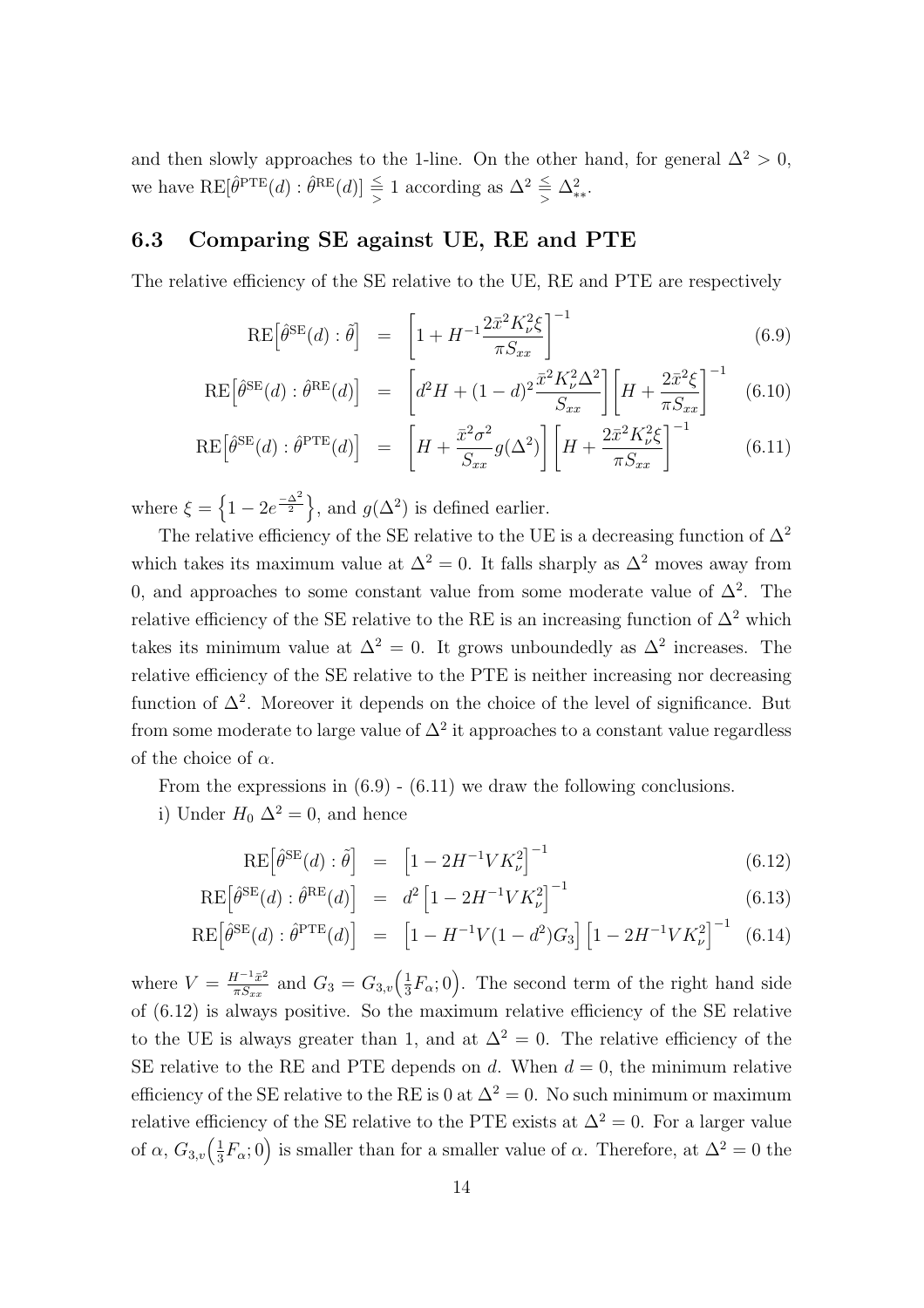relative efficiency of the SE relative to the PTE is higher for larger choice of  $\alpha$ , and vice-versa. If  $\alpha \to 1$ ,  $G_{3,v}(\frac{1}{3})$  $\frac{1}{3}F_{\alpha}$ ; 0)  $\rightarrow$  0, and hence the relative efficiency of the SE relative to the PTE tends to be that of the SE relative to the UE.



Figure 4: Graph of relative efficiency of SE relative to UE, RE and PTE against  $\Delta^2$ 

However, for a fixed  $\alpha$  as d increases, the relative efficiency function also increases. When there is complete distrust on the null hypothesis the relative efficiency of the SE relative to all estimators becomes the same for all  $\Delta^2$  and all  $\alpha$ .

ii) If  $\Delta^2$  moves away from 0, the relative efficiency of the SE relative to the UE falls sharply; that relative to the RE quickly grows up; and that relative to the PTE goes up or down depending on  $2G_{3,v}(\frac{1}{3})$  $\frac{1}{3}F_\alpha;\Delta^2\Big)\begin{array}{c}>\\[-10pt]\hbox{${\scriptstyle\diagup$}\end{array}$  $\genfrac{}{}{0pt}{}{>}{<} (1+d)G_{5,v}(\frac{1}{5})$  $\frac{1}{5}F_{\alpha};\Delta^2$ .

As  $\Delta^2 \rightarrow \infty$ , RE $\left[\hat{\theta}^{\text{SE}}(d) : \tilde{\theta}\right]$  $\rightarrow$  $\left\{1+\left(1+\frac{S_{xx}}{n\bar{x}^2}\right)\right\}$  $\int^{-1} \frac{2}{\pi} K_{\nu}^2$  $\Big \}^{-1} \, < \, 1; \, \, \mathrm{RE} \big[ \hat{\theta}^{\mathrm{SE}}(d) \, : \,$  $\hat{\theta}^{\text{RE}}(d)$   $\rightarrow \infty$ , except for  $d = 1$ ; and  $\text{RE}[\hat{\theta}^{\text{SE}}(d) : \hat{\theta}^{\text{PTE}}(d)]$  approaches to the  $\begin{bmatrix} 1 & 1 & 1 \\ 1 & 1 & 1 \\ 1 & 1 & 1 \end{bmatrix} \begin{bmatrix} 1 & 1 & 1 \\ 1 & 1 & 1 \\ 1 & 1 & 1 \end{bmatrix} \begin{bmatrix} 1 & 1 & 1 \\ 1 & 1 & 1 \\ 1 & 1 & 1 \end{bmatrix}$ constant value  $\left[1 + \frac{2H^{-1}\bar{x}^2K_{\nu}^2}{\pi S}\right]$  $\left[\frac{-1_{\bar{x}^2 K_\nu^2}}{\pi S_{xx}}\right]^{-1}$  which does not depend on d and  $\alpha$ .

In general, the relative efficiency of the SE relative to the UE decreases from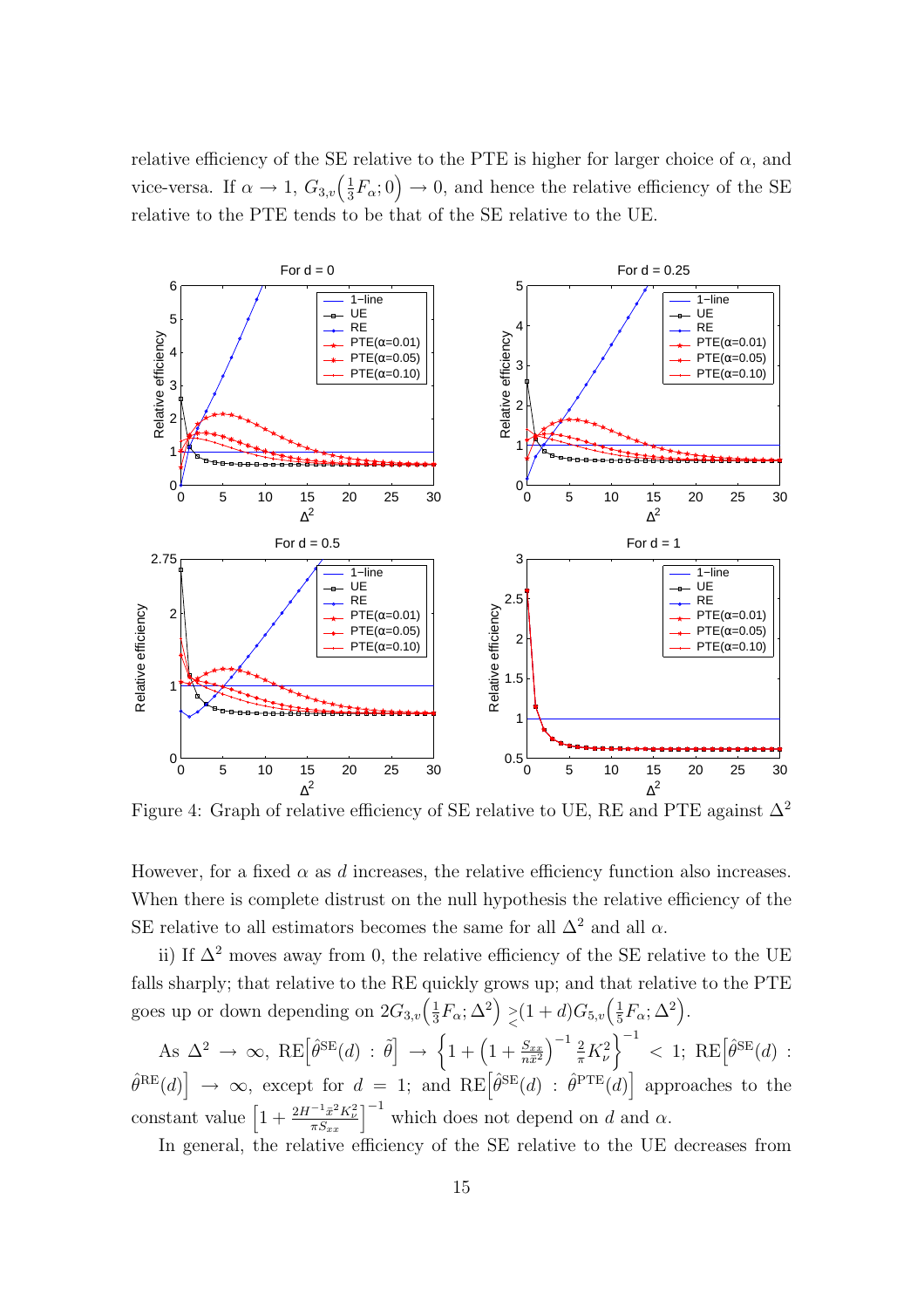½ 1 −  $\overline{a}$  $1+\frac{S_{xx}}{n\bar{x}^2}$  $\int^{-1} \frac{2}{\pi} K_{\nu}^2$  $\sqrt{-1}$ at  $\Delta^2 = 0$ , crosses the 1-line at  $\Delta^2 = 2ln2$ , and it approaches to a constant value as  $\Delta^2 \to \infty$ . Therefore, for  $\Delta^2 < 2ln2$  the SE performs better than the UE, otherwise the UE performs better than the SE. On the other hand,  $RE[\hat{\theta}^{SE}(d) : \hat{\theta}^{RE}(d)]$ '<br> increases as  $\Delta^2$  moves away from 0. It grows up unboundedly as  $\Delta^2 \to \infty$ . The general picture of the relative efficiency of SE compare to the PTE can be described as follows. The relative efficiency function begins with the value in the expression of (6.14) at  $\Delta^2 = 0$  and crosses the 1-line at

$$
\Delta^{2} = \frac{\frac{2}{\pi}K_{\nu}^{2}\left(1 - 2e^{-\frac{\Delta^{2}}{2}}\right) - (1 - d^{2})G_{5,\nu}\left(\frac{1}{5}F_{\alpha};\Delta^{2}\right)}{\sigma^{2}\left[2(1 - d)G_{3,\nu}\left(\frac{1}{3}F_{\alpha};\Delta^{2}\right) - (1 - d^{2})G_{5,\nu}\left(\frac{1}{5}F_{\alpha};\Delta^{2}\right)\right]}.
$$
(6.15)

Finally, as  $\Delta^2 \to \infty$  the relative efficiency function approaches to the constant value  $\left[1 + \frac{2H^{-1}\bar{x}^2 K_\nu^2}{\pi S}\right]^{-1}$ .  $\left[\frac{-1_{\bar{x}^2 K_\nu^2}}{\pi S_{xx}}\right]^{-1}.$ 

# 7 Concluding Remarks

Among the four estimators considered in this paper, the UE is the only unbiased estimator, and it is based only on the sample information. The estimators based on both the non-sample prior information and sample information are biased. However, the inclusion of non-sample prior information increases the efficiency of the estimators. The relative efficiency of the biased estimators depends on the departure constant  $\Delta^2$  and the degree of distrust d. From 0 to some moderate value of  $\Delta^2$ , the SE dominates the UE for all values of d. Starting from some moderate values of  $\Delta^2$  the SE is dominated by the UE. From 0 to some moderate values of  $\Delta^2$ the SE is dominated by the RE. But starting from that moderate value of  $\Delta^2$  the SE dominates the RE. However, the increasing rate of the relative efficiency of the SE relative to the RE decreases as the value of the coefficient of distrust increases. Under the null hypothesis the SE dominates the PTE unless  $\alpha$  or d is not too small. From some small to moderate values of  $\Delta^2$  the SE dominates the PTE if  $\alpha$  is not too large. Starting from some moderate value of  $\Delta^2$ , SE is dominated by the PTE. In practice, the non-sample prior information is obtained from expert knowledge or previous studies, and hence the value of the parameter available from prior information is expected to be close to its true value and the degree of distrust on the null hypothesis is very unlikely to be close to 1. Also, the level of significance is always preferred to be small. Therefore, under the above circumstances, the shrinkage estimator would be the best choice as an improved estimator of the intercept parameter among all the estimators considered in this paper.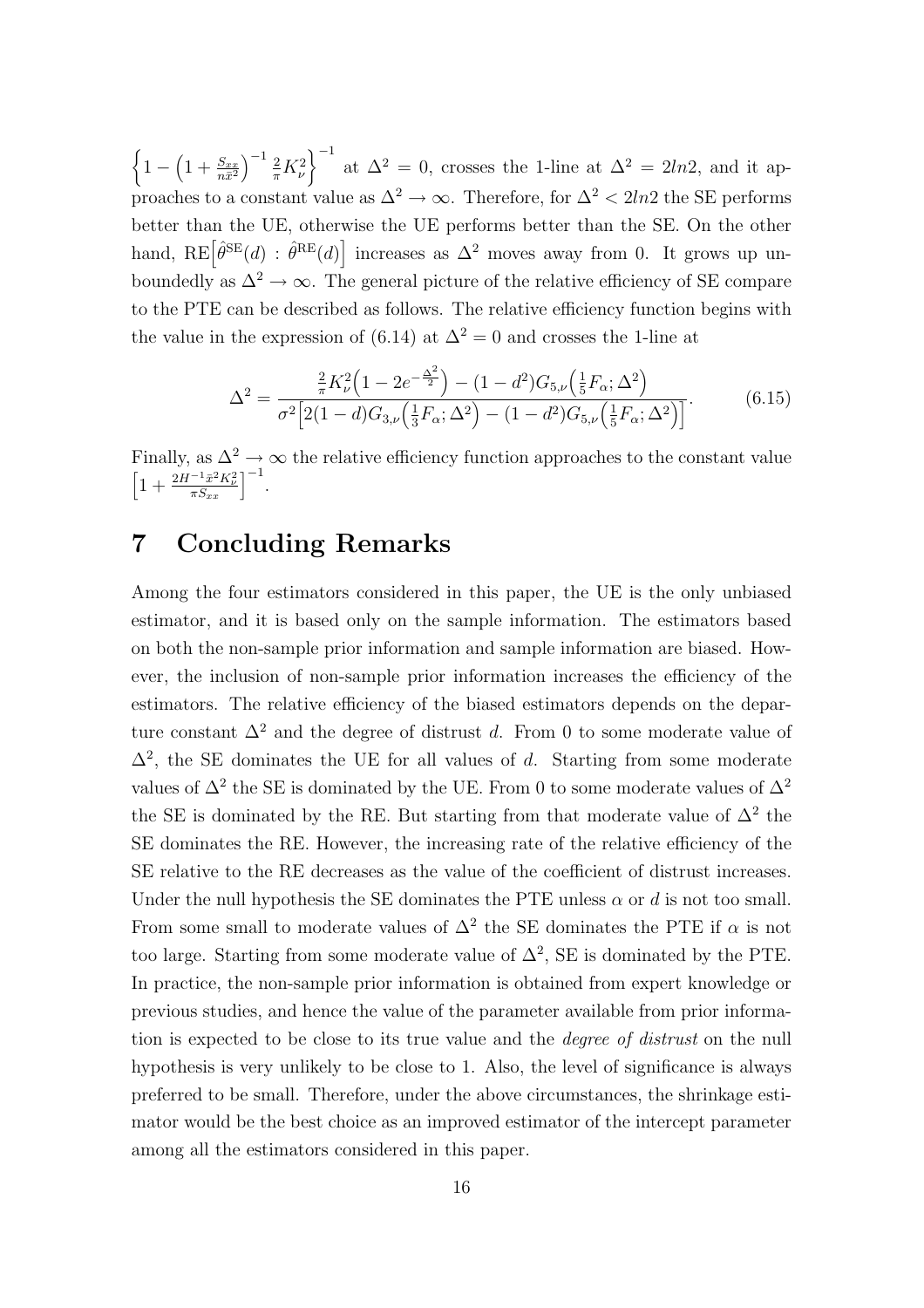#### References

- 1. Ahmed, S.E. and Saleh, A.K.Md.E. (1989). Pooling multivariate data. Journal of Statistical Computation and Simulation, 31, 149-167
- 2. Bancroft, T.A. (1944). On biases in estimation due to the use of the preliminary tests of significance. Annals of Mathematical Statistics, 15, 190-204.
- 3. Bolfarine, H. and Zacks, S. (1992). Prediction Theory for Finite Populations. Springer-Verlag, New York.
- 4. Chiou, P. and Saleh, A.K.Md.E. (2002). Preliminary test confidence sets for the mean of a multivariate normal distribution. Journal of Propagation in Probability and Statistics, 2, 177-189.
- 5. Han, C.P. an Bancroft, T.A. (1968). On pooling means when variance is unknown. Journal of American Statistical Association, 63, 1333-1342.
- 6. Judge, G.G. and Bock, M.E. (1978). The Statistical Implications of Pre-test and Stein-rule Estimators in Econometrics. North-Holland, New York.
- 7. Khan, S. (1998). On the estimation of the mean vector of Student-t population with uncertain prior information. Pakistan Journal of Statistics, 14, 161-175.
- 8. Khan, S. and Saleh, A.K.Md.E. (2001). On the comparison of the pre-test and shrinkage estimators for the univariate normal mean. Statistical Papers, 42(4), 451-473.
- 9. Khan, S. and Saleh, A.K.Md.E. (1997). Shrinkage pre-test estimator of the intercept parameter for a regression model with multivariate Student-t errors. Biometrical Journal. 39, 1-17.
- 10. Khan, S. and Saleh, A.K.Md.E. (1995). Preliminary test estimators of the mean based on p-samples from multivariate Student-t populations. Bulletin of the International Statistical Institute. 50th Session of the ISI, Beijing, 599- 600.
- 11. Khan, S., Hoque, Z. and Saleh, A K Md E (2002). Improved estimation of the slope parameter for linear regression model with normal errors and uncertain prior information. Journal of Statistical Research, 36, 55-73.
- 12. Maatta, J.M. and Casella, G. (1990). Developments in decision-theoretic variance estimation, Statistical Sciences, 5, 90-101.
- 13. Saleh, A.K.Md.E. and Sen, P.K. (1985). Shrinkage least squares estimation in a general multivariate linear model. Proceedings of the Fifth Pannonian Symposium on Mathematical Statistics, 307-325.
- 14. Saleh, A.K.Md.E. and Sen, P.K. (1978). Nonparametric estimation of location parameter after a preliminary test on regression. Annals of Statistics, 6, 154- 168.